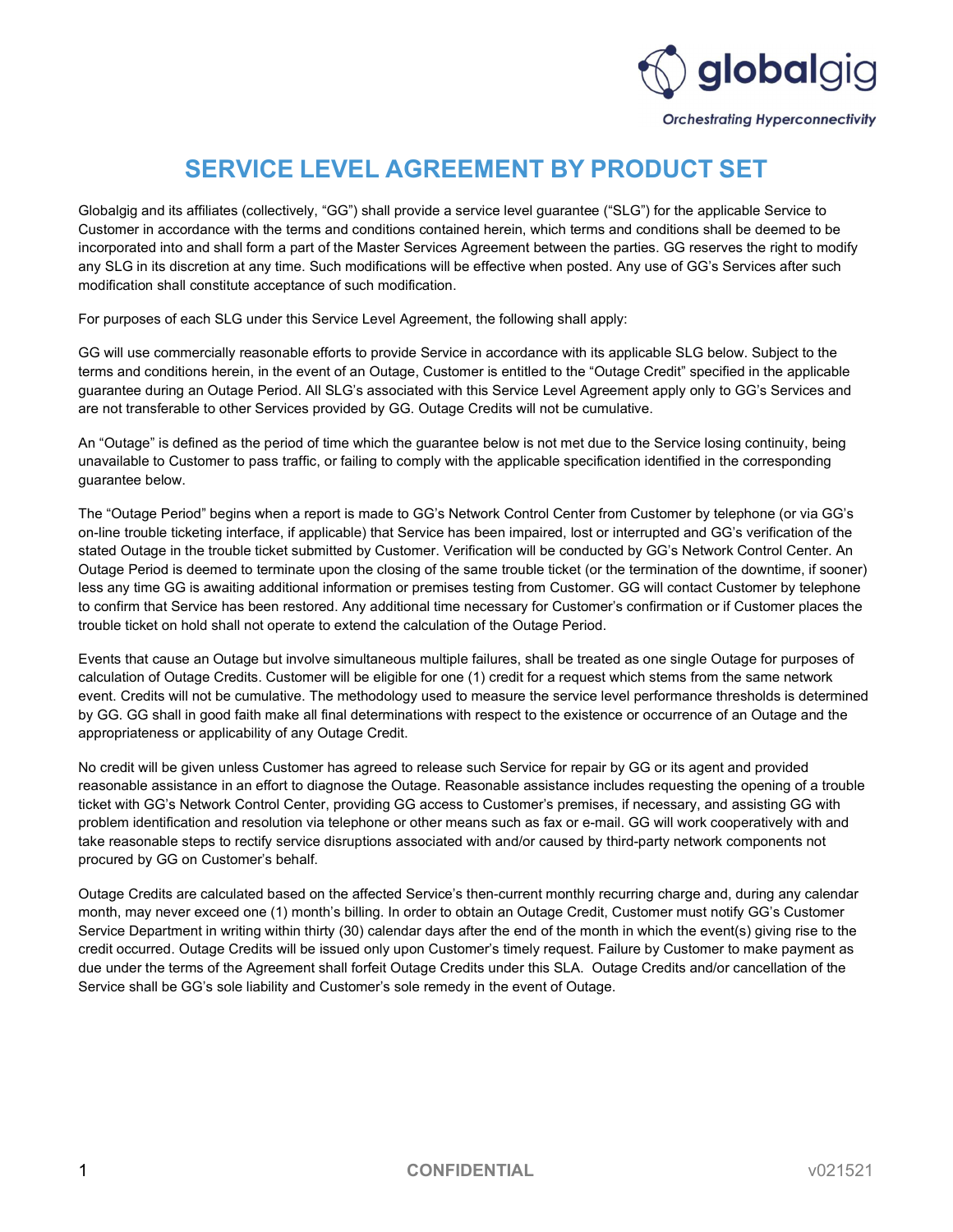

### Service Level Exclusions:

All Outage Credits shall be subject to the following restrictions. Outage Credits do not apply during Outage Periods if caused by:

- (i) Direct or indirect acts or omissions of Customer or any user of the Service authorized by Customer;
- (ii) Force Majeure events;
- (iii) Emergency or routine maintenance (provided that such routine maintenance occurs only between mid-night and 6 a.m. local time);
- (iv) Customer elects not to release the Service for testing or repair and continues to use on an impaired basis;
- (v) Failure to afford GG access to any facilities for the purpose of investigating and correcting the interruption to Service;
- (vi) Equipment or systems provided by Customer or any third-party (not under the direction or control of GG), including any provider of local access service to GG contracted for, by, or on behalf of Customer;
- (vii) Connectivity or equipment failure at the Customer's Premises; or
- (viii) Rearrangements, modifications or additions made at the direction or request of Customer.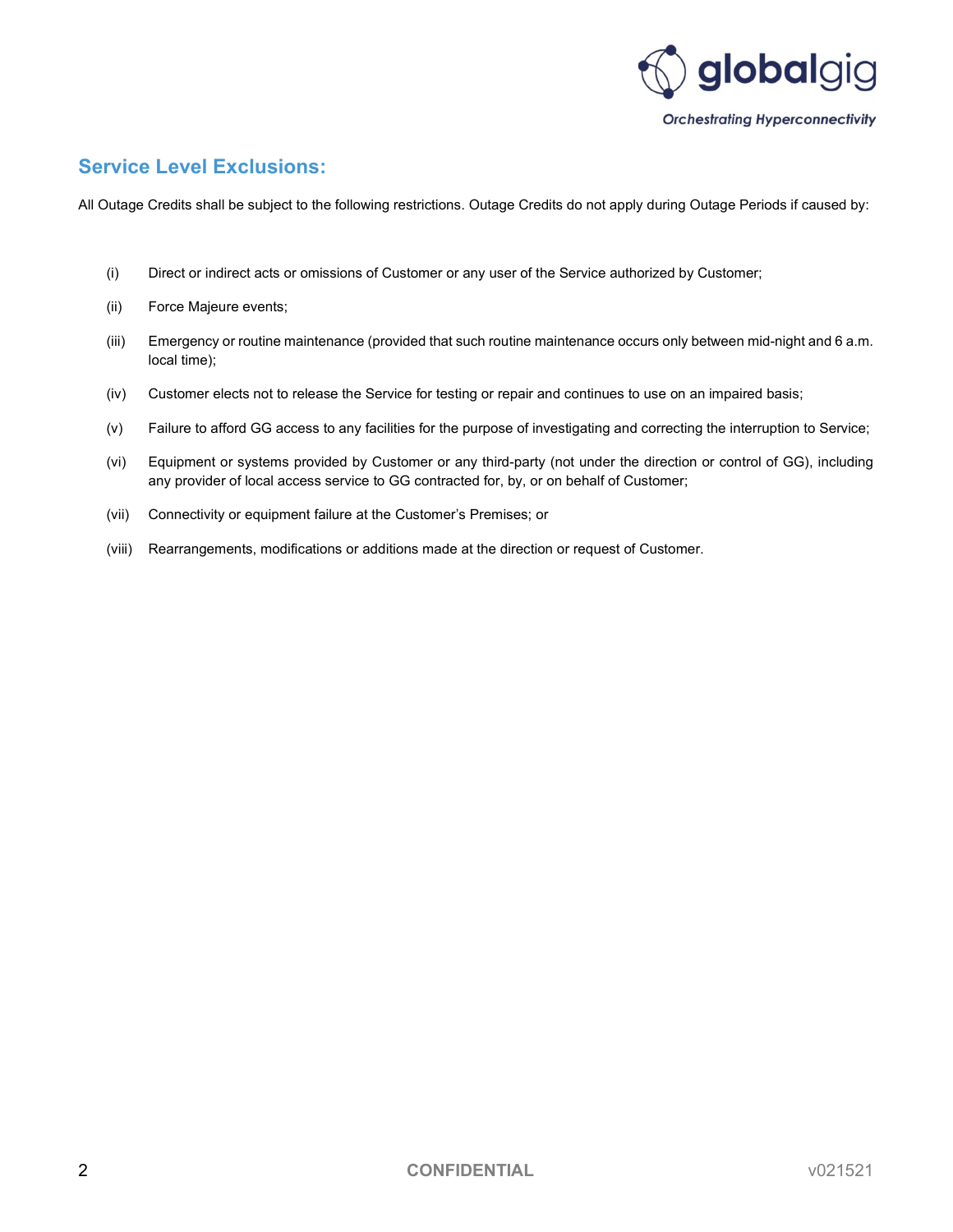

# IP VPN SERVICE LEVEL GUARANTEE

The following guarantees apply to GG's IP VPN Services and its underlying carriers including MPLS and VPLS VPN services.

| <b>Measurement Parameter</b>                       | <b>Voice/Video</b> | <b>Priority Data</b> | <b>Standard Data</b> | <b>Best Efforts</b> |
|----------------------------------------------------|--------------------|----------------------|----------------------|---------------------|
| Average Availability                               | 100%               | 100%                 | 100%                 | 100%                |
| Average Data Delivery (Throughput)                 | 99.999%            | 99.99%               | 99.95%               | N/A                 |
| Average Round Trip Delay (Latency)<br>- Core Nodes | 55 ms              | 55 ms                | $55 \text{ ms}$      | N/A                 |

#### SLG.1: Availability

The following service level guarantee applies to all classes of Service. GG will use commercially reasonable efforts to make IP VPN Services Ports available one hundred percent (100%) of the time to pass traffic to and from Customer's location and the GG's IP VPN Network. This SLG.1 is based on GG's calculation of average monthly Service unavailability, which for purposes hereof is defined as the number of minutes in a calendar month that Customer's Port on the GG network experiences an Outage.

Upon Customer request, GG will calculate Customer's average monthly Service unavailability. If GG fails to comply with this SLG.1, Customer will be entitled to an Outage Credit according to Figure 1.

Figure 1:

| <b>Monthly Service Unavailability</b> | <b>Outage Credit*</b> |
|---------------------------------------|-----------------------|
| Up to 1 hour                          | 1 day                 |
| More than 1 hour to 2 hours           | 2 days                |
| More than 2 hours to 3 hours          | 3 days                |
| More than 3 hours to 4 hours          | 4 days                |
| More than 4 hour to 8 hours           | 1 week                |
| More than 8 hours                     | 2 weeks               |

\*Calculated using Customer's MRC of the port(s) affected by the Outage.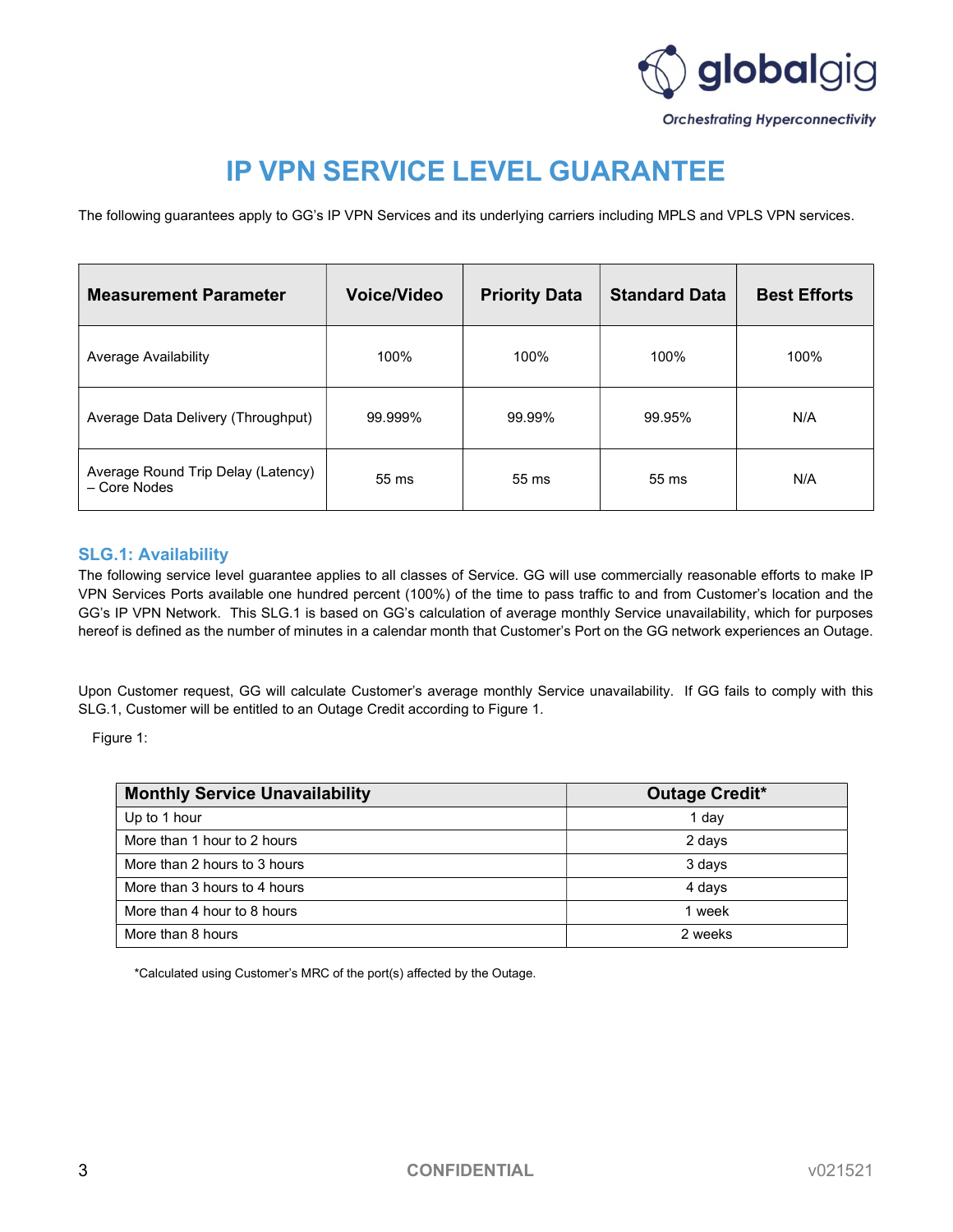

#### SLG.2: Latency

The following guarantee applies to the Voice/Video, Priority Data and Standard Data classes of Service only.

GG's Latency service level guarantee is a monthly network-wide average round-trip transmission of fifty (50) milliseconds or less between GG's core inter-regional IP VPN Network Provider Edge Nodes ("PE Nodes") in the contiguous U.S. Each calendar month, GG shall measure latency by averaging sample measurements taken between PE Nodes each five (5) minutes.

Upon Customer request, GG will calculate the average monthly Latency. If GG fails to comply with this SLG.2, Customer will be entitled to an Outage Credit in an amount that is equal to ten percent (10%) of Customer's MRC for the affected Service element(s).

#### SLG.3: Packet Loss

The following guarantee applies to the Voice/Video, Priority Data and Standard Data classes of Service only.

GG's Packet Loss service level guarantee is a measurement of the average dropped packets on the IP VPN Network over a one (1) calendar month period per class of service. This SLG.3's thresholds are defined in Figure 1 above. Packet Loss due to Customer's introduction of traffic in excess of contracted Service shall be excluded from this SLG.3.

Upon Customer request, GG will calculate the average monthly Packet Loss. If GG fails to comply with this SLG.3, Customer will be entitled to an Outage Credit in an amount that is equal to ten percent (10%) of Customer's MRC for the affected Service element(s). If the Packet Loss is due to a network Outage, the Network availability guarantee (SLG.1) will then apply and will replace the SLG.3 Outage Credit for the affected Service element(s).

#### SLG.4: Jitter

The following guarantee applies to the Voice/Video class of Service only.

GG's Jitter service level guarantee is a monthly network-wide average one-way jitter guarantee of ten (10) milliseconds or less between GG's core inter-regional IP VPN Network Provider Edge Nodes ("PE Nodes") in the contiguous U.S. Each calendar month, GG shall measure jitter by averaging sample measurements taken between PE Nodes each five (5) minutes.

Upon Customer request, GG will calculate the average monthly Jitter. If GG fails to comply with this SLG.4, Customer will be entitled to an Outage Credit in an amount that is equal to ten percent (10%) of Customer's MRC for the affected Service element(s).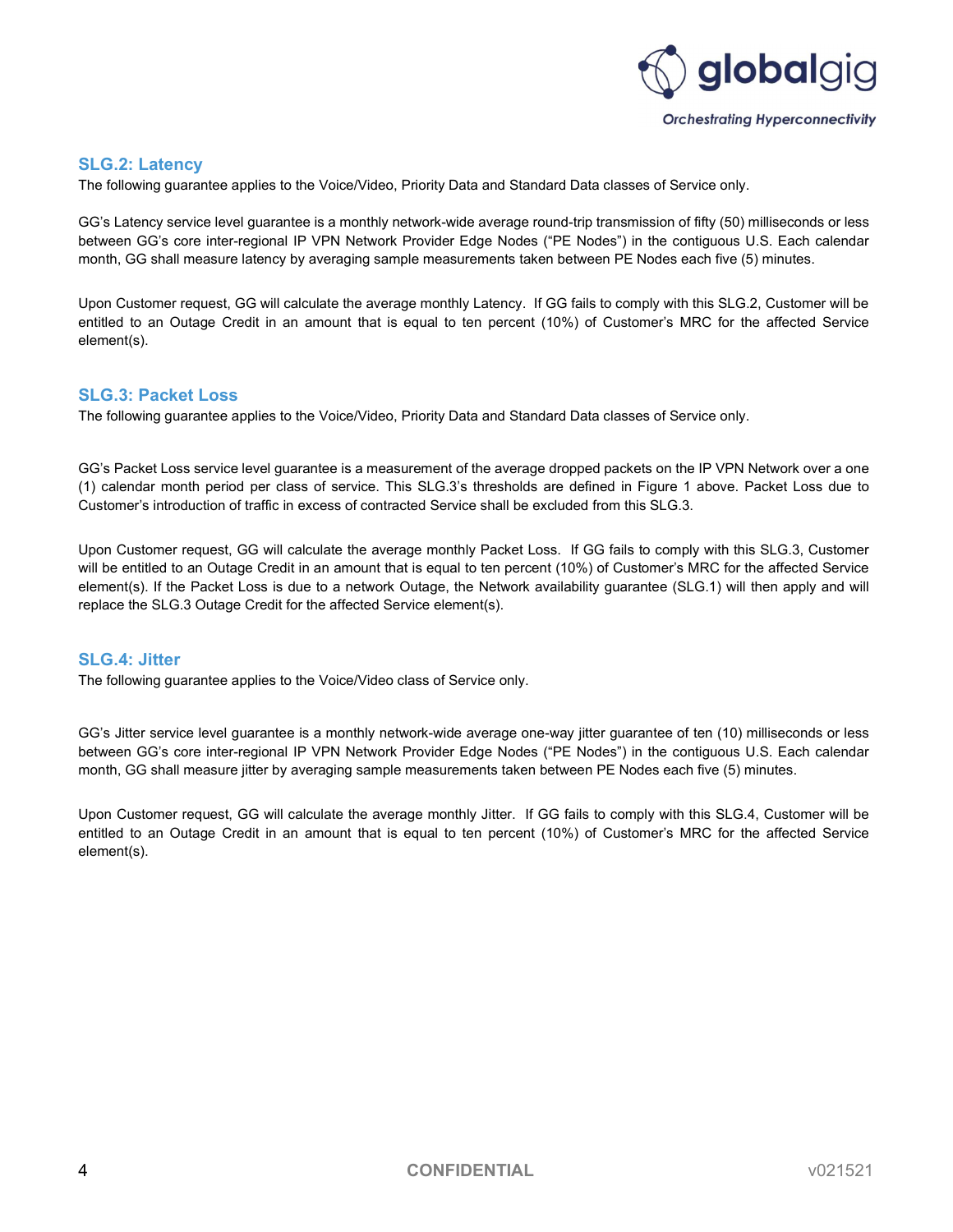

# Domestic & International Private Line Service Level Guarantee

GG will make commercially reasonable efforts to meet an average monthly Service availability of 99.99% for domestic Route Restorable (RR) Services and 99.9% for domestic Non-Route Restorable (NRR) Services pursuant to its performance specifications. This service level guarantee is based on GG's calculation of the average number of minutes in a calendar month that Customer's Service on the GG Network experiences an Outage.

Upon Customer request, GG will calculate Customer's average monthly Service unavailability. If GG fails to comply with the service level guarantee, Customer will be entitled to an Outage Credit according to Figure 1 or Figure 2, as applicable.

Figure 1:

| <b>Domestic Outage Credits for DS-x and OC-x Route Restorable (RR) Services</b> |                                                                |                       |                           |  |  |
|---------------------------------------------------------------------------------|----------------------------------------------------------------|-----------------------|---------------------------|--|--|
| Outage Levels                                                                   | <b>Outage Time Period</b>                                      | <b>Outage Credits</b> |                           |  |  |
| Level 0                                                                         | 00 minutes to less than 04 minutes                             | $=$                   | No Credit                 |  |  |
| Level 1                                                                         | 04 minutes to less than 30 minutes                             | $=$                   | 01 hour credit            |  |  |
| Level 2                                                                         | 30 minutes to less than 60 minutes                             | $=$                   | 04 hour credit            |  |  |
| Level 3                                                                         | 60 minutes to less than 4 hours                                | $=$                   | 08 hour credit            |  |  |
| Level 4                                                                         | 04 hours to less than 8 hours                                  | $=$                   | 24 hour credit            |  |  |
| Level 5                                                                         | 08 hours to less than 24 hours                                 | $=$                   | 02 days credit            |  |  |
| Level 6                                                                         | 24 hours $+$                                                   | $=$                   | Actual plus 2 days credit |  |  |
| Two events of Level 1 or greater outage in one month                            |                                                                | $=$                   | Double credit             |  |  |
|                                                                                 | Three or more events of Level 1 or greater outage in one month | $=$                   | Triple credit             |  |  |

Domestic Outage Credits for OCx Non-Route Restorable (NRR) Services

| Outage Levels                                                  | <b>Outage Time Period</b>          | <b>Outage Credits</b> |                           |  |
|----------------------------------------------------------------|------------------------------------|-----------------------|---------------------------|--|
| Level 0                                                        | 00 minutes to less than 30 minutes | $=$                   | No credit                 |  |
| Level 1                                                        | 30 minutes to less than 60 minutes | $=$                   | 04 hours credit           |  |
| Level 2                                                        | 60 minutes to less than 04 hours   | $=$                   | 08 hours credit           |  |
| Level 3                                                        | 04 hours to less than 08 hours     | $=$                   | 24 hours credit           |  |
| Level 4                                                        | 08 hours to less than 24 hours     | $=$                   | 02 days credit            |  |
| Level 5                                                        | 24 hours $+$                       | $=$                   | Actual plus 2 days credit |  |
| Two events of Level 1 or greater outage in one month           |                                    | $=$                   | Double credit             |  |
| Three or more events of Level 1 or greater outage in one month |                                    | $=$                   | Triple credit             |  |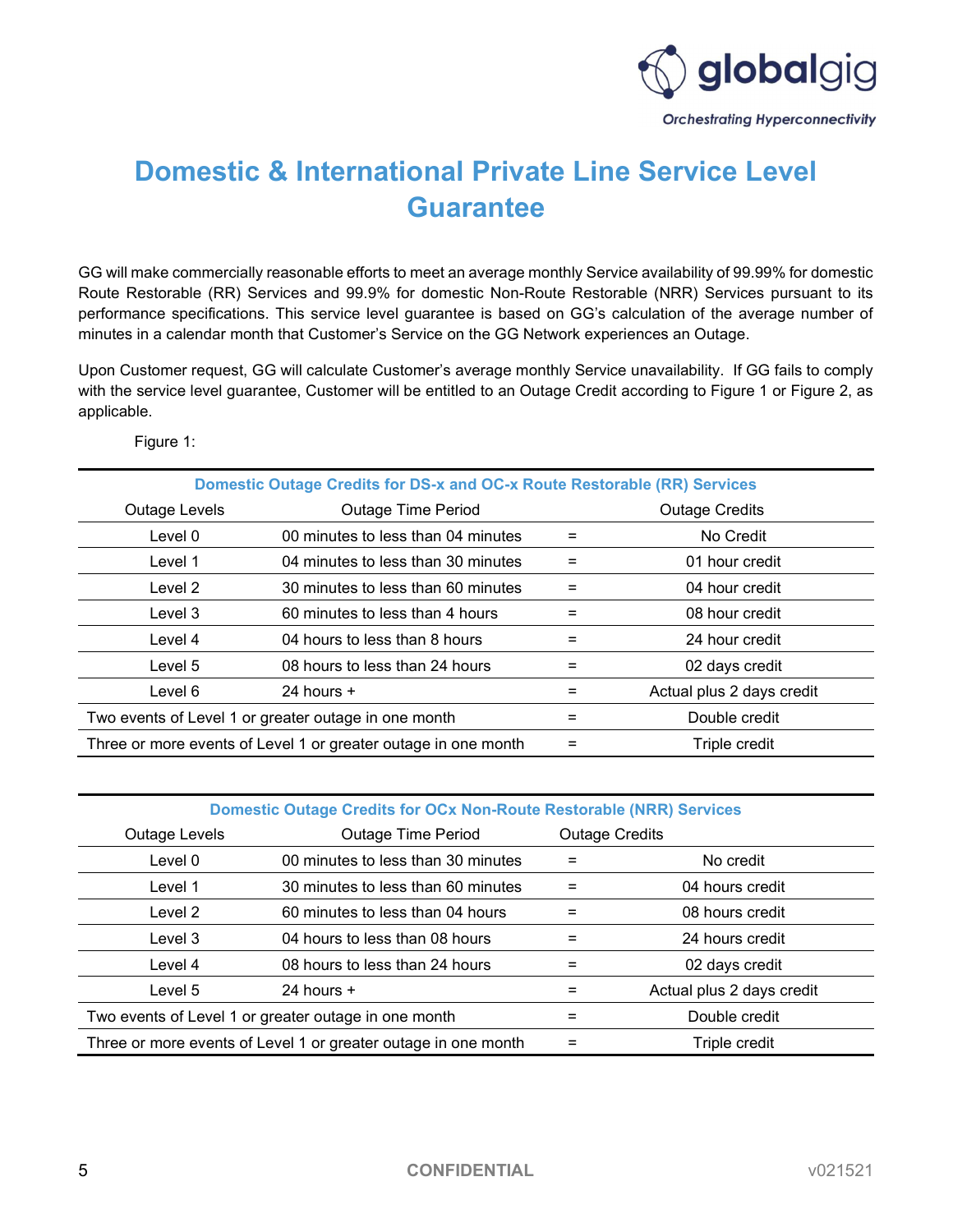

Figure 2:

| International Full Circuit Outage Credits (excluding India via SingTel)         |                                    |   |                           |  |  |  |
|---------------------------------------------------------------------------------|------------------------------------|---|---------------------------|--|--|--|
| Outage Levels                                                                   | Outage Period                      |   | <b>Outage Credits</b>     |  |  |  |
| Level 0                                                                         | 00 minutes to less than 20 minutes |   | No credit                 |  |  |  |
| Level 1                                                                         | 20 minutes to less than 60 minutes |   | 04 hours credit           |  |  |  |
| Level 2                                                                         | 60 minutes to less than 04 hours   | = | 08 hours credit           |  |  |  |
| Level 3                                                                         | 04 hours to less than 08 hours     |   | 24 hours credit           |  |  |  |
| Level 4                                                                         | 08 hours to less than 24 hours     | = | 02 days credit            |  |  |  |
| Level 5                                                                         | 24 hours $+$                       |   | Actual plus 2 days credit |  |  |  |
| Two events of Level 1 or greater outage in one month<br>Double credit<br>=      |                                    |   |                           |  |  |  |
| Three or more events of Level 1 or greater outage in one month<br>Triple credit |                                    |   |                           |  |  |  |

### India Full Circuit Outage Credits (India – only via SingTel)

| <b>Outage Levels</b> | Outage Period                      |  | <b>Outage Credits</b> |
|----------------------|------------------------------------|--|-----------------------|
| Level 0              | 00 minutes to less than 60 minutes |  | No credit             |
| Level 1              | 60 minutes to less than 04 hours   |  | 08 hours credit       |
| Level 2              | 04 hours to less than 08 hours     |  | 24 hours credit       |
| Level 3              | 08 hours to less than 24 hours     |  | 02 days credit        |
| Level 4              | 24 hours - 72 hours                |  | 03 days credit        |
| Level 5              | $72$ hours $+$                     |  | 04 days credit        |

#### International Half Circuit (Bilateral) Outage Credits

| Outage Levels                                        | Outage Period                                                  | <b>Outage Credits</b> |                           |  |
|------------------------------------------------------|----------------------------------------------------------------|-----------------------|---------------------------|--|
| Level 0                                              | 00 minutes to less than 60 minutes                             |                       | No credit                 |  |
| Level 1                                              | 60 minutes to less than 04 hours                               |                       | 08 hours credit           |  |
| Level 2                                              | 04 hours to less than 08 hours                                 |                       | 24 hours credit           |  |
| Level 3                                              | 08 hours to less than 24 hours                                 |                       | 02 days credit            |  |
| Level 4                                              | 24 hours $+$                                                   |                       | Actual plus 2 days credit |  |
| Two events of Level 1 or greater outage in one month |                                                                |                       | Double credit             |  |
|                                                      | Three or more events of Level 1 or greater outage in one month |                       | Triple credit             |  |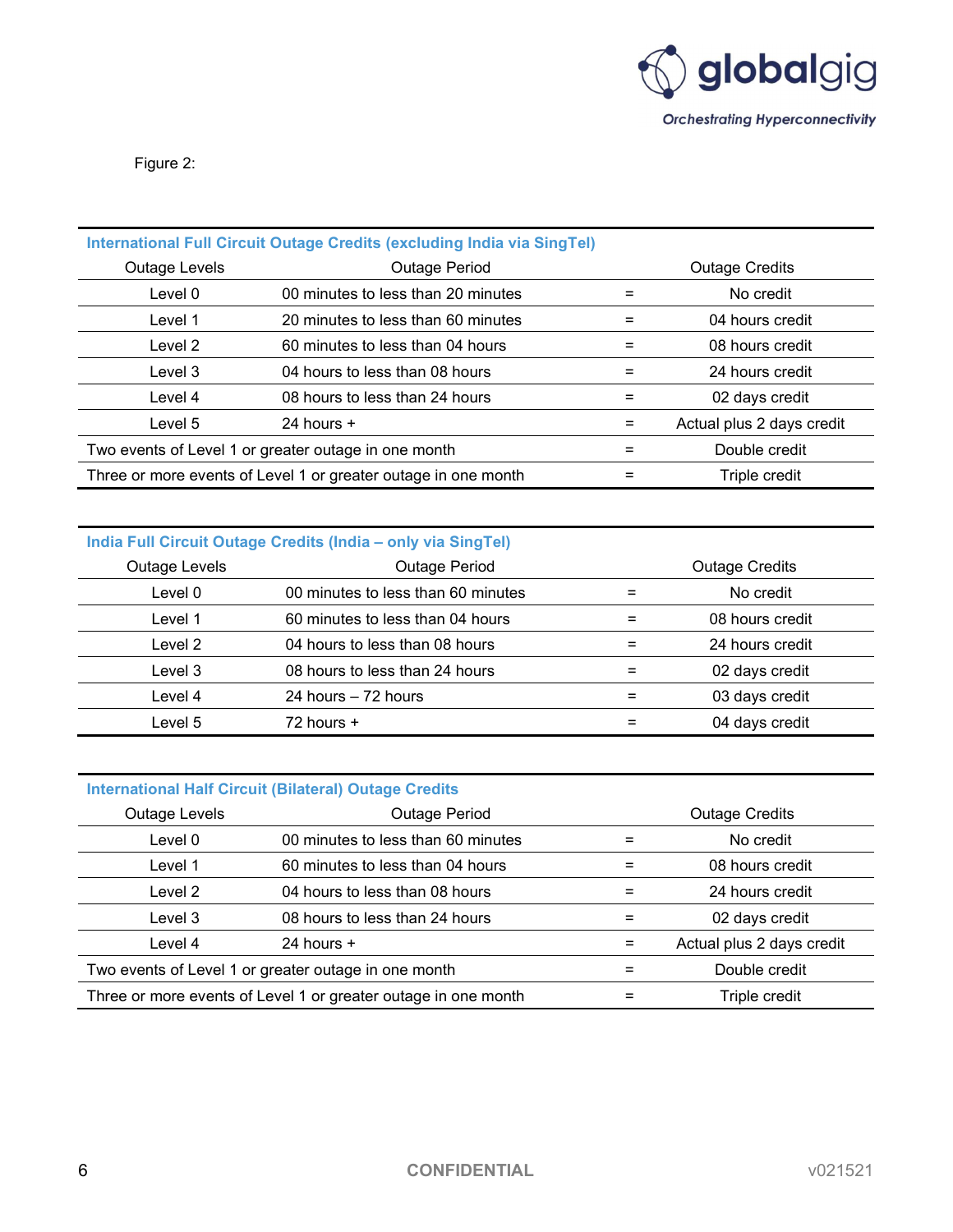

# DOMESTIC & INTERNATIONAL DEDICATED PUBLIC IP SERVICE LEVEL GUARANTEE

#### SLG.1 – SLG.3 apply to GG's Domestic Public IP Service only.

#### SLG.1: Availability

GG will make commercially reasonable efforts to meet an average monthly Service availability of 100% for domestic Public IP Services. This service level guarantee is based on GG's calculation of an Outage where Customer cannot pass traffic to the Internet from the trunk side point of the GG IP Networks edge for a period in excess of fifteen (15) minutes.

Upon Customer's request, GG will calculate Customer's average monthly Service unavailability. If GG fails to comply with this SLG.1, Customer will be entitled to an Outage Credit equal to one (1) day's billing for the month in which such Outage occurred. In the event that an Outage has a duration greater than one (1) hour, Customer will receive one (1) day's Outage Credit for each hour or fraction thereof of the Outage. In the event Customer experiences an Outage in which has a duration of four (4) hours or more, Customer will receive one (1) week's Outage Credit for each four (4) hour Outage up to a total of eight (8) hours (i.e., two (2) weeks' Outage Credit). In the event an Outage exceeds eight (8) hours duration, Customer may choose to either collect Outage Credits or terminate the affected Service without termination fees; provided, however, that Customer shall remain liable for payment of all applicable Service fees accrued up to the date of cancellation. Customer will be eligible for one (1) Outage Credit for a request which stems from the same network event. Outage Credits will not be cumulative.

#### SLG.2: Latency (Contiguous United States)

GG's Core U.S. Latency service level guarantee is a monthly network-wide average round-trip transmission of fifty (50) milliseconds or less between GG's core inter-regional transit backbone routers ("Core Routers") in the contiguous U.S. Each calendar month, GG shall measure latency by averaging sample measurements taken between Core Routers. GG's Latency service level guarantee is a monthly network-wide average round-trip transmission of ninety (90) milliseconds or less between three (3) U.S. regional measurement points and the trunk side point of GG's Top Traffic Exchange Provider's interconnection with GG. GG shall measure latency on a monthly basis by averaging sample measurements taken between each regional measurement point and GG's Top Traffic Exchange Partners.

Upon Customer's request, GG will calculate the applicable average monthly latency guarantee above. If GG fails to comply with the guarantee in two (2) consecutive calendar months, Customer will be entitled to an Outage Credit for that second month and any subsequent consecutive month in which the guarantee is not met. The Outage Credit shall be equal to the pro-rated charges for one (1) day of Customer's MRC for the affected Service element(s).

#### SLG.3: Packet Loss

GG's Dedicated Internet Pack Loss service level guarantee is a measurement of the average dropped packets between the Core Routers within GG's Dedicated IP Network over a one (1) calendar month period. Packet Loss due to Customer's introduction of traffic in excess of contracted Service shall be excluded from this SLG.3.

Upon Customer's request, GG will calculate the average monthly Packet Loss. If the Packet Loss monthly average is more than one percent (1%), Customer will be entitled to an Outage Credit equal to one (1) day's billing for each instance of Packet Loss over the service level guarantee. If the Packet Loss monthly average exceeds two percent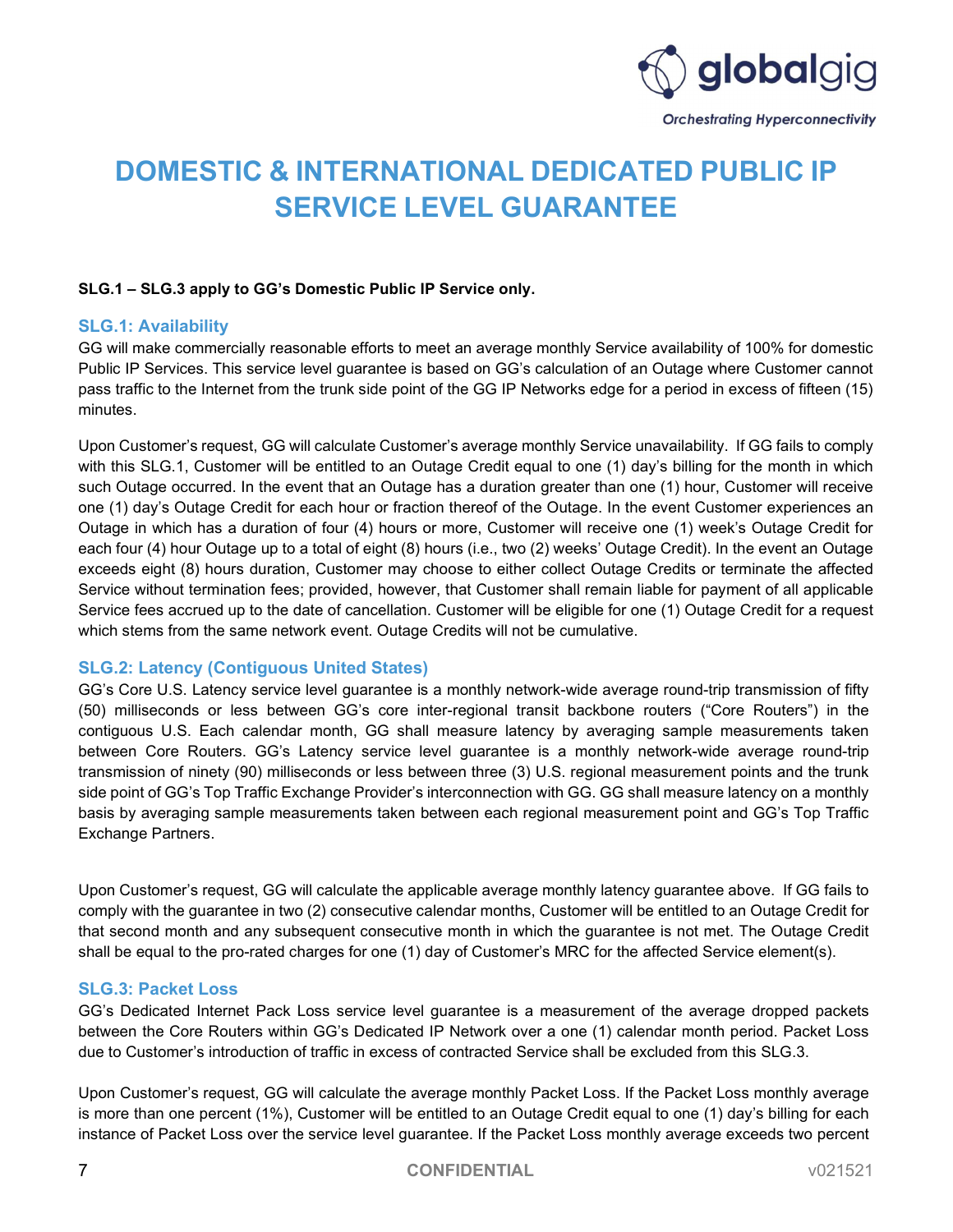

(2%), Customer will be entitled to an Outage Credit equal to one (1) day's billing for each full percentage or fraction thereof over this guarantee. If Packet Loss is due to a network Outage, the Network Availability guarantee (SLA.1) will then apply and will replace this guarantee's Outage Credit for the affected Service.

#### SLG.4 – SLG.6 apply to GG's International Dedicated Public IP Service only.

The International service level guarantees are available to those customers whose IP Service originates outside of the contiguous U.S.48. The International service level guarantee does not cover international performance of U.S. terminated Services.

#### SLG.4: International Availability

GG will make commercially reasonable efforts to meet an average monthly Service availability of one hundred percent (100%) for each international access router port in those countries listed in Attachment 1 hereto, and ninety-nine point five percent (99.5%) average availability for each international access router port in those countries listed in Attachment 2 hereto. This service level guarantee is based on GG's calculation of an Outage where Customer cannot pass traffic with the access router port on the International IP network for a period in excess of fifteen (15) minutes, provided that such Outage occurs on GG's International IP network. GG will update to reflect new countries as GG's network expands and availability increases in existing countries. Customer may request a current listing of countries at any time.

Upon Customer's request, GG will calculate Customer's average monthly Service unavailability. If GG fails to comply with this SLG.4, Customer will be entitled to an Outage Credit equal to one (1) day's billing for the month in which such Outage occurred. In the event that an Outage has a duration greater than one (1) hour, Customer will receive one (1) day's Outage Credit for each hour or fraction thereof of the Outage. Customer will be eligible for one (1) Outage Credit for a request which stems from the same network event.

#### SLG.5: International Latency

GG's International Latency service level guarantee is defined as the time taken for a 100-byte diagnostic packet to transit over the International IP Network and return ("Ping"). Round-trip delays are a monthly average measured every five (5) minutes within regions from Customer's port on the access router to a defined regional central site, and internationally between specific pairs of regional border routers under normal operating conditions. The specific origins and destinations used to measure the International Network Latency shall be the International IP Network primary nodes for the regions defined in Attachment 3 hereto. Due to on-going changes and improvements, the International Network Latency parameters set forth in Attachment 2 hereto are subject to change. Customer may request a current listing of locations at any time.

Upon Customer's request, GG will calculate the applicable average monthly latency guarantee above. If GG fails to comply with objectives set forth in Attachment 2 hereto, Customer will be entitled to an Outage Credit in the amount of five percent (5%) of Customer's monthly port fee for each affected port.

#### SLG.6: International Packet Loss

International Packet Loss is measured from the same Ping samples used to measure International Latency in SLG.5.

GG's International Latency service level guarantee is defined as the number of 100-byte diagnostic Pings sent through the International IP Network for which there is no response from the remote device. If none of the packets are received back from a sample, it is assumed that there is a line fault and the sample is excluded. Packet Loss is a monthly average of lost packets measured every five (5) minutes within regions from Customer's port on the access router to a defined regional central site under normal operating conditions. Packet loss inter-regionally is a monthly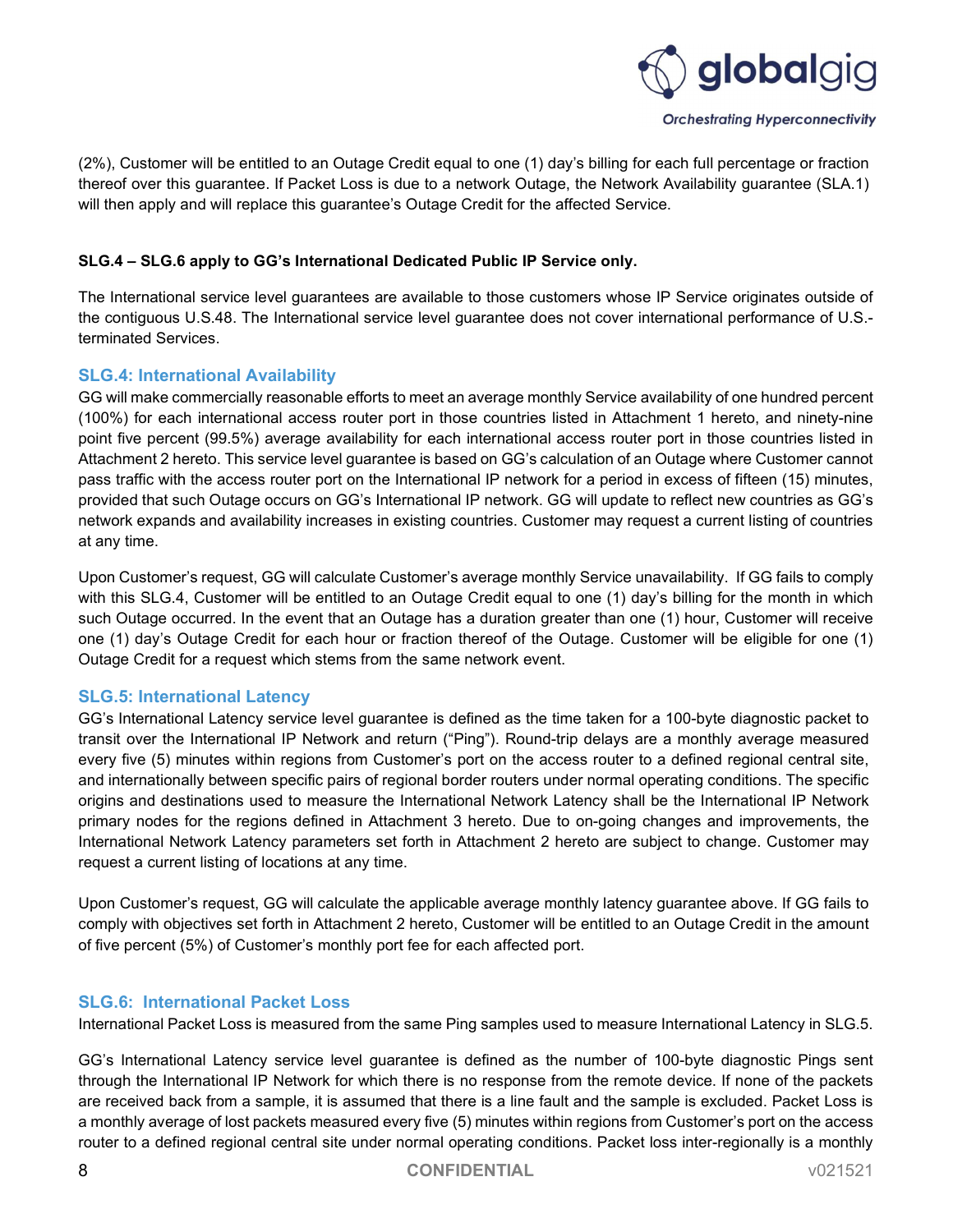

average of lost packets measured five (5) minutes within specific pairs of regional border routers under normal operating conditions.

Upon Customer's request, GG will calculate the average monthly Packet Loss. If the Packet Loss monthly average is more than one percent (1%), Customer will be entitled to an Outage Credit equal to the amount of ten percent (10%) of Customer's monthly international port fee for each affected port within all regions that exceed this SLG.6.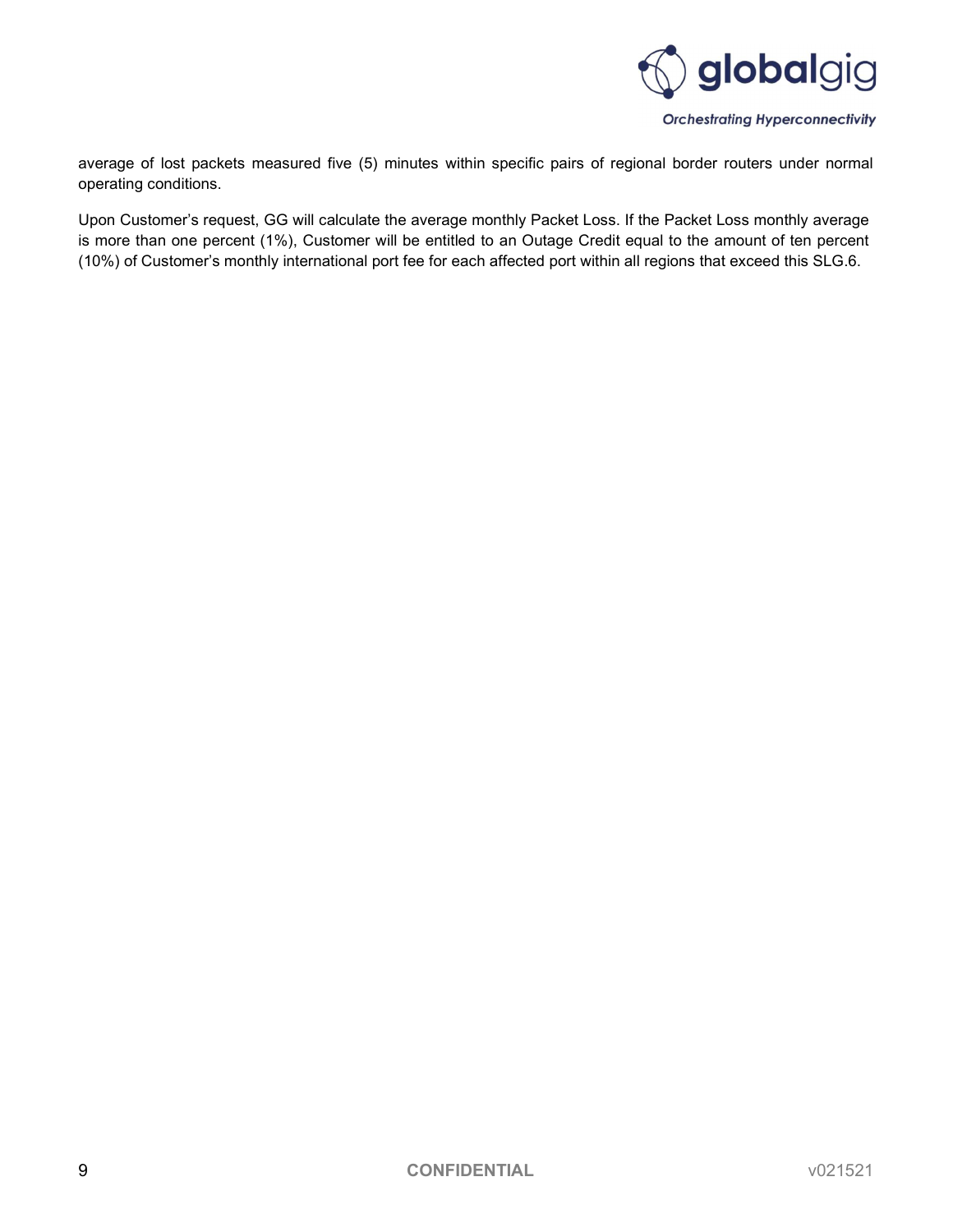

#### Attachment 1 – Site Availability For Specific Countries

#### Section 1: 100% Network Site Availability Countries:

| Argentina     | Czech Republic | Hungary   | Luxembourg         | Philippines | Switzerland    |
|---------------|----------------|-----------|--------------------|-------------|----------------|
| Australia     | Denmark        | Indonesia | Malaysia           | Portugal    | Taiwan         |
| Austria       | Finland        | Ireland   | Mexico             | Puerto Rico | Thailand       |
| Belgium       | France         | Israel    | <b>Netherlands</b> | Russia      | United Kingdom |
| <b>Brazil</b> | Germany        | Italy     | New Zealand        | Singapore   | Venezuela      |
| Canada        | Greece         | Japan     | Norway             | Spain       |                |
| Chile         | Hong Kong      | Korea     | Peru               | Sweden      |                |

#### Section 2: 99.5% Network Site Availability Countries:

| Bolivia  | Costa Rica | Egypt  |
|----------|------------|--------|
| Colombia | Ecuador    | Poland |

#### Attachment 2 – Transit Delay Parameters

Transit Delay Parameters are applicable only to those customers with IP Services that are terminated outside of the U.S. The definition of these regions is set forth in Attachment 3.

| <b>DIA Region</b>                          | <b>Network Delay</b> | <b>From</b>          | To                 |
|--------------------------------------------|----------------------|----------------------|--------------------|
| Within Western Europe/Middle East/Eastern  | $125$ ms             | <b>Access Router</b> | Amsterdam          |
| Europe                                     |                      |                      |                    |
| Within Western Europe                      | 55 ms                | <b>Access Router</b> | Amsterdam          |
| Within North America                       | <b>135ms</b>         | Access Router        | San Jose / New     |
|                                            |                      |                      | York               |
| Latin America to United States             | 190 <sub>ms</sub>    | Sao Paulo            | New York           |
| Within Asia                                | $115 \text{ ms}$     | <b>Access Router</b> | Hong Kong          |
| <b>Within Asia Pacific</b>                 | $200 \text{ ms}$     | <b>Access Router</b> | Hong Kong          |
| Western Europe/Middle East/Eastern         | 260 ms               | Hong Kong            | Amsterdam          |
| Europe to Hong Kong                        |                      |                      |                    |
| Western Europe to United States            | $115$ ms             | Amsterdam            | New York           |
| Hong Kong to United States                 | 190 ms               | Hong Kong            | San Jose           |
| Australia to United States*                | $210 \text{ ms}$     | Melbourne            | San Jose           |
| Within North America/Excluding Puerto Rico | $100 \text{ ms}$     | <b>Access Router</b> | San Jose/ New York |

\*Australia to United States Region will not be included in the Internet Performance Reporting.

\*\*Within North America (excluding Puerto Rico) will not be included in the Internet Performance Reporting.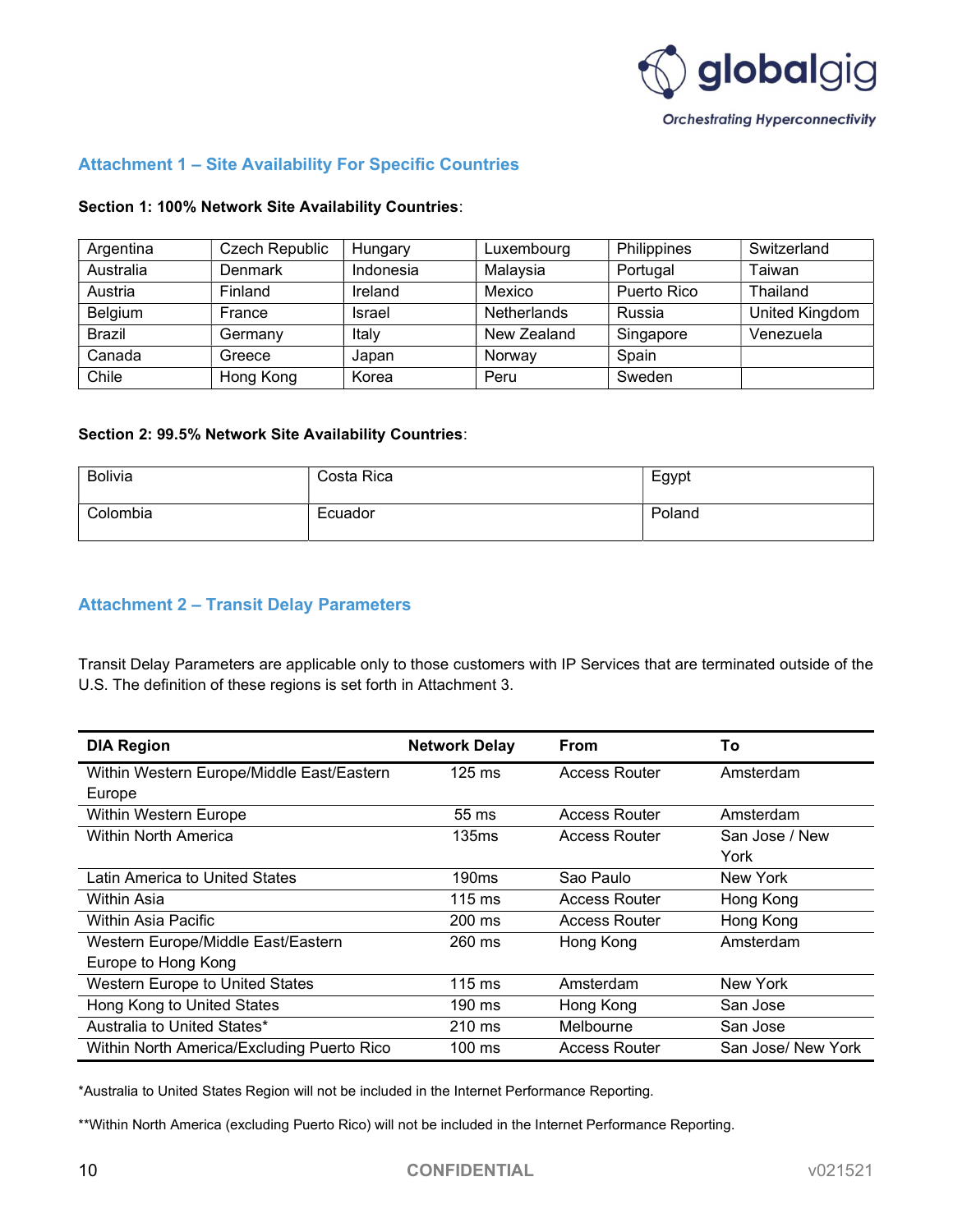

### Attachment 3 – Delay and Packet Loss Measuring Locations

Delay and Packet Loss measuring locations are applicable only to those customers with IP services that are terminated outside of the U.S.

| Region                                | <b>Measurement Locations</b>          |
|---------------------------------------|---------------------------------------|
| Europe/Middle East and Western Europe | Amsterdam, NLD                        |
| North America                         | San Jose, CA, USA / New York, NY, USA |
| Asia Pacific and Asia                 | Hong Kong, HKG                        |
| Latin America                         | Sao Paulo, BRA                        |

| <b>Western Europe</b> | <b>Eastern</b> | <b>North</b>         | <b>Latin America</b> | Asia        | <b>Middle East</b> |
|-----------------------|----------------|----------------------|----------------------|-------------|--------------------|
| Austria               | <b>Europe</b>  | America              | Argentina            | Hong Kong   | Egypt              |
| Belgium               | Czech          | Canada               | <b>Bolivia</b>       | Indonesia   | <b>Israel</b>      |
| <b>Denmark</b>        | Republic       | Mexico               | Brazil               | Japan       |                    |
| Finland               | Greece         | Puerto Rico          | Chile                | Korea       |                    |
| France                | Hungary        |                      | Colombia             | Malaysia    |                    |
| Germany               | Russia         |                      | Costa Rica           | Philippines | Asia Pacific       |
| Ireland               | Poland         | Within               | Ecuador              | Singapore   | Australia          |
| Rome, Italy           |                | <b>North</b>         | Peru                 | Taiwan      | New Zealand        |
| Luxembourg            |                | America              | Venezuela            | Thailand    |                    |
| <b>Netherlands</b>    |                | (excluding           |                      |             |                    |
| Norway                |                | Puerto Rico)         |                      |             |                    |
| Madrid, Spain         |                | Canada               |                      |             |                    |
| Sweden                |                | Mexico               |                      |             |                    |
| Switzerland           |                | <b>United States</b> |                      |             |                    |
| United                |                |                      |                      |             |                    |
| Kingdom               |                |                      |                      |             |                    |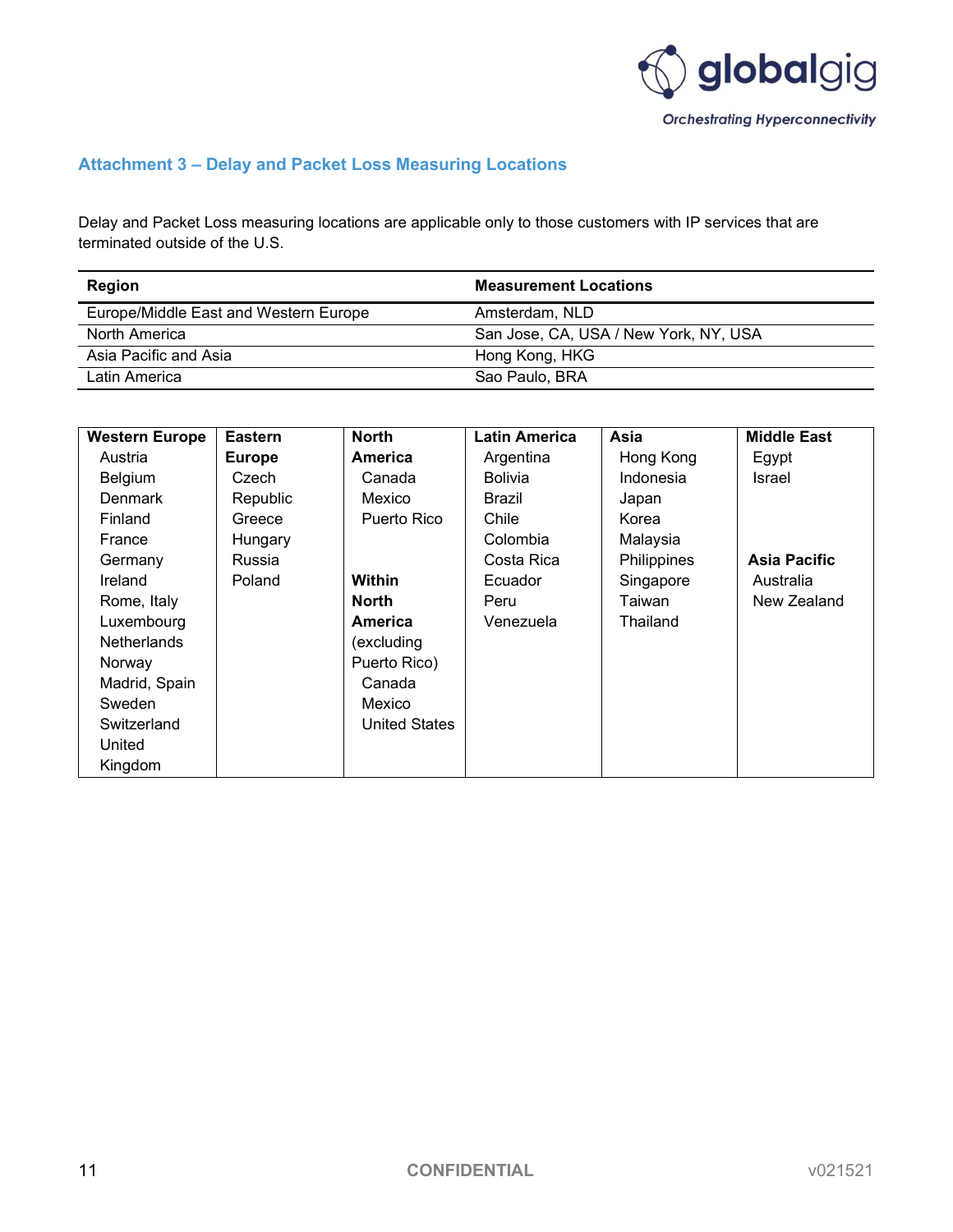

## DOMESTIC & INTERNATIONAL BUSINESS BROADBAND IP SERVICE LEVEL GUARANTEE

SLG.1 – apply to GG's BROADBAND Public IP Service only

#### SLG.1: Availability

GG will make commercially reasonable efforts to meet an average monthly Service availability of 99% for Broadband Public IP Services. Service Availability is based on the following criteria: (a) Circuit Availability – connectivity between the Customer Premises Equipment (CPE) and Internet Core Point of Presence (PoP) (b) Internet Availability – connectivity between the Internet Core Pop and The Core Networks of GG's upstream providers (c) The available throughput (download) to the customer will never drop below a minimum of 50% of the of the service connection speed for a continuous period of more than 8 hours. For services with variable connection speeds this speed is determined at service handover. Such services include services based on xDSL or Wireless technologies. Other issues such as high latency, intermittent packet loss, or jitter are not covered by this SLA and are handled on a best efforts basis.

Broadband Fault Resolution All correctly reported faults will be responded to within 2 business hours by a GG Internet engineer. A service will be considered faulty once GG Internet have completed diagnostics and a fault has been verified. Once verified, GG Internet will commit to resolving SLA faults, as defined above, within a further 12 working hours. Time calculations for a faulty service (the Outage Period) begin once a service has been confirmed as faulty. The total Outage Period for the service is calculated by the time between a fault being verified and the service being restored, minus: (a) any time where the issue is with the customer, e.g. awaiting customer response or awaiting customer diagnostic activity (b) any time awaiting access to the customer premises (c) any delays caused by third parties, outside of the control of GG.

Subject to the exclusions below, should GG Broadband Internet fail to meet the service levels as set out above then the customer will receive \$25.00 credit against the service charge, for each month in which service levels were not met. All service charge credits will be raised in respect of the service charge for the affected product or service. Claims for Service Charge Credits must be made within 30 days of the fault occurring, and should be accompanied by a valid Trouble ticket reference number. Only one claim may be made in respect of any single fault reference. Total Service Charge Credits claimed in any month shall not in any circumstances exceed the total monthly service charge for the affected service. Service Charge Credits will be made against the next invoice following confirmation of the acceptance of a claim.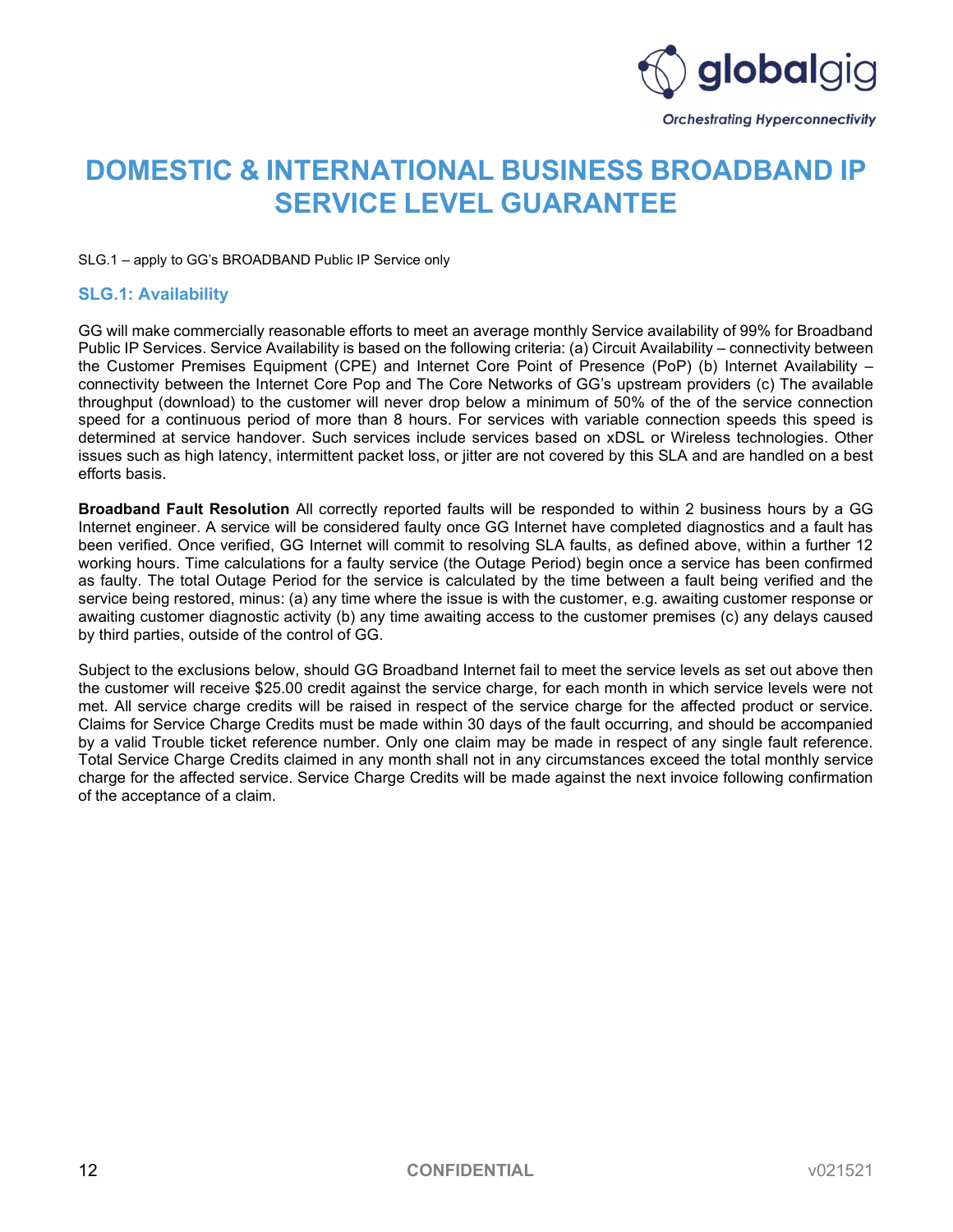

## DATA COLOCATION SERVICE LEVEL GUARANTEE

This service level guarantee applies so long as Customer's Equipment does not exceed one hundred (100) watts of AC power per square foot of space.

#### SLG.1: Availability

GG will make commercially reasonable efforts to meet an average monthly Service availability of 100% for domestic Public IP Services. This service level guarantee is based on GG's calculation of an Outage where Customer cannot pass traffic to the Internet from the Ethernet port on the GG-provided patch panel within the Customer Space for a period in excess of fifteen (15) minutes, provided, that, the Outage has occurred on GG's IP Network.

Upon Customer's request, GG will calculate Customer's average monthly Service unavailability. If GG fails to comply with this SLG.1, Customer will be entitled to an Outage Credit equal to one (1) day's billing for the month in which such Outage occurred. In the event that an Outage has a duration greater than one (1) hour, Customer will receive one (1) day's Outage Credit for each hour or fraction thereof of the Outage. In the event Customer experiences an Outage in which has a duration of four (4) hours or more, Customer will receive one (1) week's Outage Credit for each four (4) hour Outage up to a total of eight (8) hours (i.e., two (2) weeks' Outage Credit). In the event an Outage exceeds eight (8) hours duration, Customer may choose to either collect Outage Credits or terminate the affected Service without termination fees; provided, however, that Customer shall remain liable for payment of all applicable Service fees accrued up to the date of cancellation. Customer will be eligible for one (1) Outage Credit for a request which stems from the same network event. Outage Credits will not be cumulative.

#### SLG.2: Latency (Contiguous United States)

GG's Core U.S. Latency service level guarantee is a monthly network-wide average round-trip transmission of fifty (50) milliseconds or less between GG's core inter-regional transit backbone routers ("Core Routers") in the contiguous U.S. Each calendar month, GG shall measure latency by averaging sample measurements taken between Core Routers. GG's Latency service level guarantee is a monthly network-wide average round-trip transmission of ninety (90) milliseconds or less between three (3) U.S. regional measurement points and the trunk side point of GG's Top Traffic Exchange Provider's interconnection with GG. GG shall measure latency on a monthly basis by averaging sample measurements taken between each regional measurement point and GG's Top Traffic Exchange Partners.

Upon Customer's request, GG will calculate the applicable average monthly latency guarantee above. If GG fails to comply with the guarantee in two (2) consecutive calendar months, Customer will be entitled to an Outage Credit for that second month and any subsequent consecutive month in which the guarantee is not met. The Outage Credit shall be equal to the pro-rated charges for one (1) day of Customer's MRC for the affected Service element(s).

#### SLG.3: Packet Loss

GG's Dedicated Internet Pack Loss service level guarantee is a measurement of the average dropped packets between the Core Routers within GG's Dedicated IP Network over a one (1) calendar month period. Packet Loss due to Customer's introduction of traffic in excess of contracted Service shall be excluded from this SLG.3.

Upon Customer's request, GG will calculate the average monthly Packet Loss. If the Packet Loss monthly average is more than one percent (1%), Customer will be entitled to an Outage Credit equal to one (1) day's billing for each